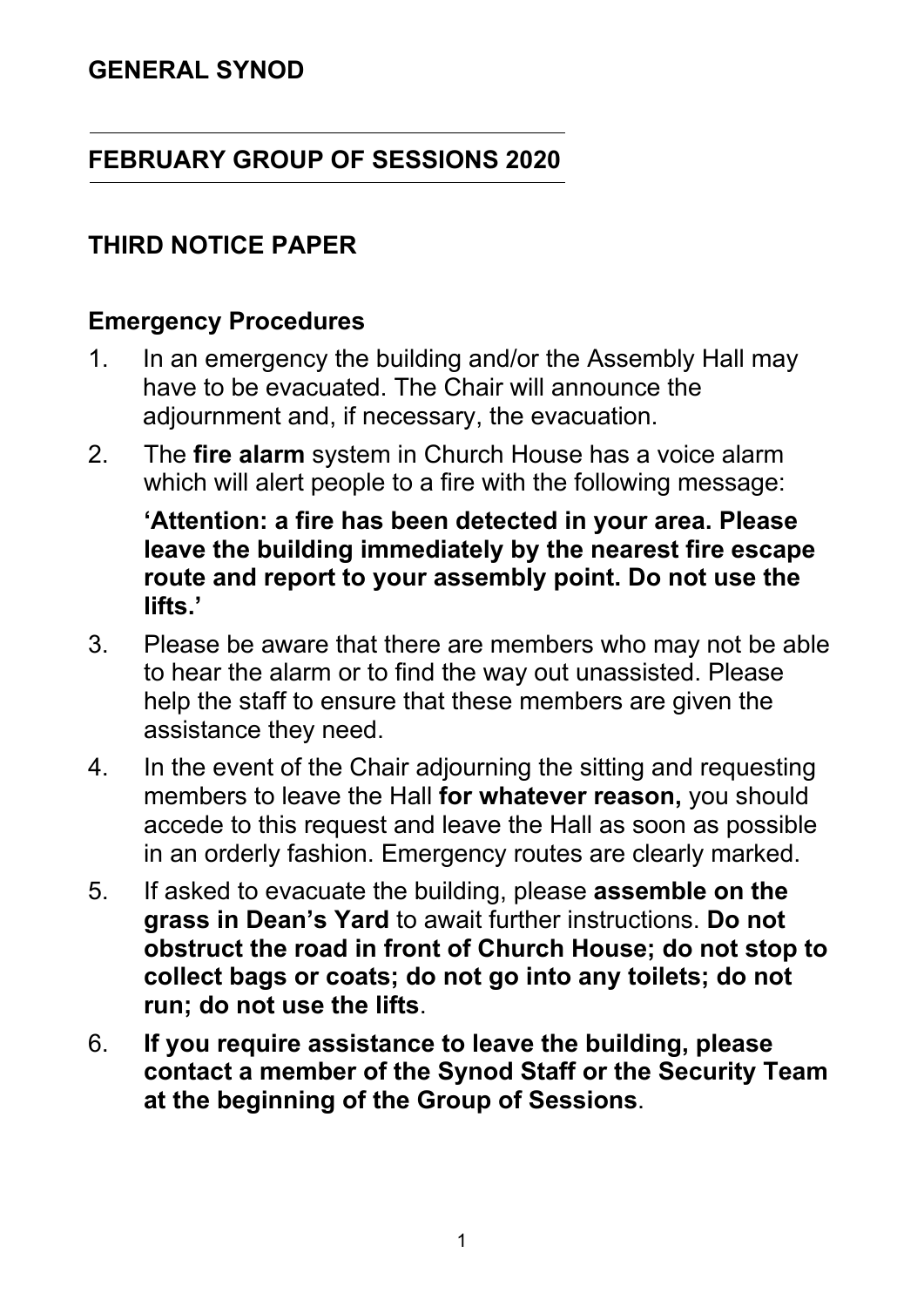# **Security and passes**

- 7. Strict security measures will, as usual, be in operation in Church House throughout the Group of Sessions.
- 8. Church House passes must be worn **visibly** at all times. **The security team will not recognise you as a Synod member** unless you are wearing an appropriate Church House pass. The security team has been instructed not to allow access to the Synod areas without an appropriate pass, so please cooperate with them and understand that they are doing their job to keep everyone safe.
- 9. Please expect **passes** and any **bags** to be checked on entering Church House. **Please co-operate with any request from the security team to search bags**. Passes will also be checked at various points in the building.

#### **New members**

10. If you are a new member and have not yet received your security pass, please go to the reception desk in the Dean's Yard entrance lobby to collect a temporary pass. A permanent pass will be issued to you after the group of sessions.

#### **Voting cards**

- 11. When you arrive at Church House, please go to the Information Desk in the Bishop Partridge Hall where you will be issued with a card to enable you to vote electronically.
- 12. **The voting card is personal to you and may not be lent to anyone else. You will not be able to take part in electronic votes without it, so please remember to collect the card in good time and keep it safe.**
- 13. Please remember to return your card when you leave at the end of the group of sessions.

### **Seating in the Assembly Hall**

14. Please remember that **seats cannot be reserved** in the Assembly Hall and that you must remove bags and papers on leaving the Assembly Hall and at the end of each sitting. **Any bags, coats etc left in the Assembly Hall will be removed** and may be reclaimed from the Information Desk in the Bishop